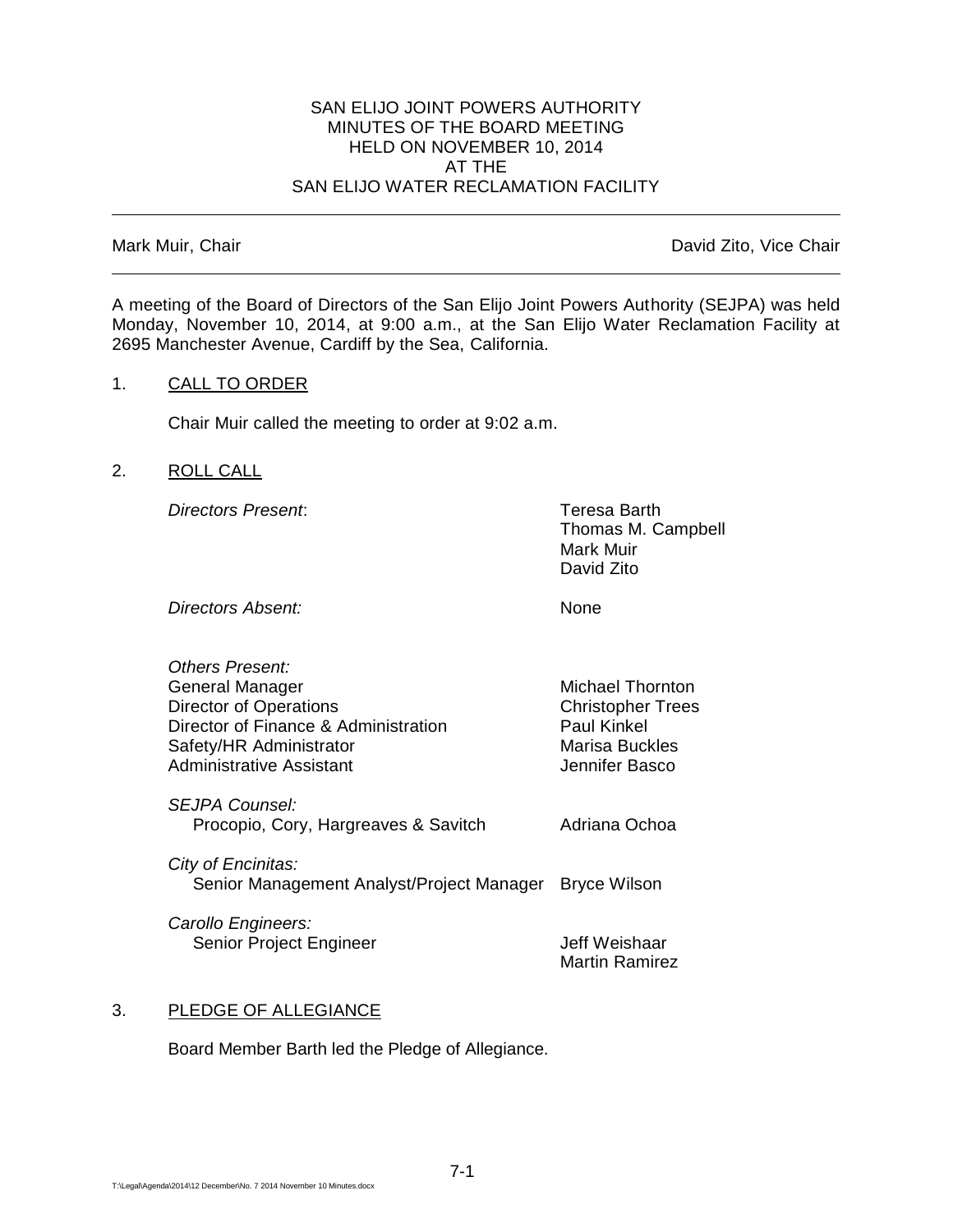# 4. ORAL COMMUNICATIONS

None

## 5. PRESENTATION OF AWARDS

None

## 6. CONSENT CALENDAR

Moved by Board Member Barth and seconded by Vice Chair Zito to approve the Consent Calendar.

Motion carried with unanimous vote of approval.

Consent Calendar:

| Agenda Item No. 7  | Approval of Minutes for the October 13, 2014 meeting                            |
|--------------------|---------------------------------------------------------------------------------|
| Agenda Item No. 8  | Approval for Payment of Warrants and Monthly<br><b>Investment Report</b>        |
| Agenda Item No. 9  | San Elijo Water Reclamation Facility Treated Effluent<br>Flows - Monthly Report |
| Agenda Item No. 10 | San Elijo Joint Powers Authority Recycled Water Program<br>- Monthly Report     |

## 11. ITEMS REMOVED FROM CONSENT CALENDAR

None

#### 12. SAN ELIJO JOINT POWERS AUTHORITY ANNUAL AUDIT

Paul Kinkel, Director of Finance and Administration presented the 2013-14 Fiscal Year Audit. Mr. Kinkel stated that the Auditor's report indicated that there were no significant difficulties or disagreements with management in performing and completing the audit. The list of minor adjustments made during the audit process were due to the reconciliation of the 2011 Bond Issuance Costs amortized over the life of the bond, the final Member and Government Agencies' contributions and charges for services, and the Other Post Benefit Employment Benefit adjustment ("OPEB") based on the actuarial report. Mr. Kinkel then introduced Mike Zizzi from Leaf & Cole, LLP to give an overview of the audit findings.

Mr. Zizzi stated that the SEJPA's financial statements are in conformity with accounting principles generally accepted in the United States of America. Mr. Zizzi reviewed the financials and statement of cash flows, and then answered Board Member questions.

Board Member Campbell inquired why the Rancho Santa Fe Community Services District (CSD) has not paid their capital contribution portion in the past two years.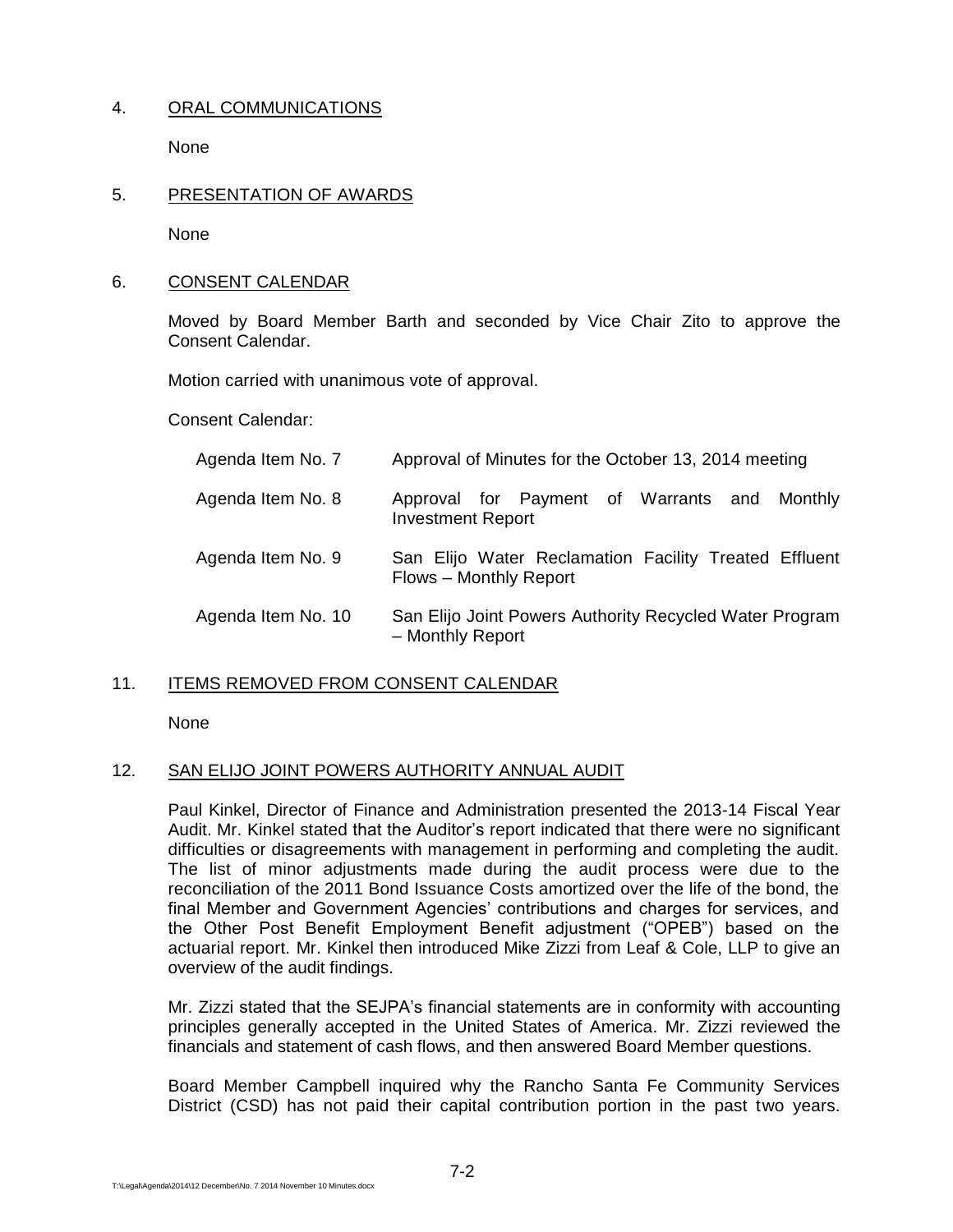General Manager Thornton stated that the CSD is disputing the requirement of capital payments under their current lease agreement with the SEJPA. The General Manager reported that they are in discussion with the CSD to resolve this issue. If an amicable resolution can be achieved, the General Manager stated that he will provide the proposal to the Board for approval consideration. If an amicable resolution cannot be reached, then legal action may be required. The General Manager reported that conversations with CSD staff have been slow but productive and that he has been working with SEJPA's legal counsel to draft a new wastewater treatment lease agreement that more clearly states payment obligations for operating, maintenance, and capital costs.

Moved by Board Member Barth and seconded by Vice Chair Zito to:

1. Accept and file the 2013-14 Fiscal Year Audit for the San Elijo Joint Powers Authority.

Motion carried with unanimous vote of approval.

## 13. SAN ELIJO JOINT POWERS AUTHORITY END OF YEAR REVIEW OF THE FISCAL YEAR 2013-14 FINANCIAL STATEMENT

Paul Kinkel, Director of Finance and Administration provided a financial review for Fiscal Year 2013-14. Overall, the SEJPA was below budget by \$323,755 or 7.8% in Wastewater Treatment, Pump Stations, Ocean Outfall, and Storm Water programs. Examining the programs individually, Wastewater Treatment was over budget by \$18,813 primarily due to unplanned repairs for the primary clarifiers and dissolved floatation thickeners. The Laboratory Services program was under budget by \$48,981 as a result of lower than planned personnel expenses. The Ocean Outfall program was under budget by \$165,911 primarily due to an advantageous contract negotiation for ocean outfall monitoring. Cardiff Sanitation, Encinitas Sanitation (Moonlight Pump Station), and the Encinitas Storm Water programs were under budget by \$73,499 due to lower personnel expenses, repairs and maintenance, utility, and unspent contingency. The City of Solana Beach pump stations and storm water programs were under budget by \$54,177 due to lower personnel expenses, repairs and maintenance, utility, and unspent contingency. The Reclaimed Water program, which is funded through the sale of recycled water, experienced significant sales growth in Fiscal Year 2013-14 and revenues exceeded budget by \$322,155 or 14.7%. With increased sales, recycled water expenditures increased but not to the same extent. The Reclaimed Water program expenses exceeded budget by \$111,318 or 10.7%.

No action required. This memorandum was submitted for information only.

## 14. 2014-2015 RECYCLED WATER PRICE ADJUSTMENT BETWEEN THE SAN ELIJO JOINT POWERS AUTHORITY AND THE OLIVENHAIN MUNICIPAL WATER **DISTRICT**

General Manager Thornton provided a brief history of the SEJPA's recycled water wholesale agreements and the rate setting methodologies as specified by each individual agreement. Most of these agreements now utilize a cost of service methodology for setting the price of the recycled water. The General Manager stated that the agreement between the SEJPA and the Olivenhain Municipal Water District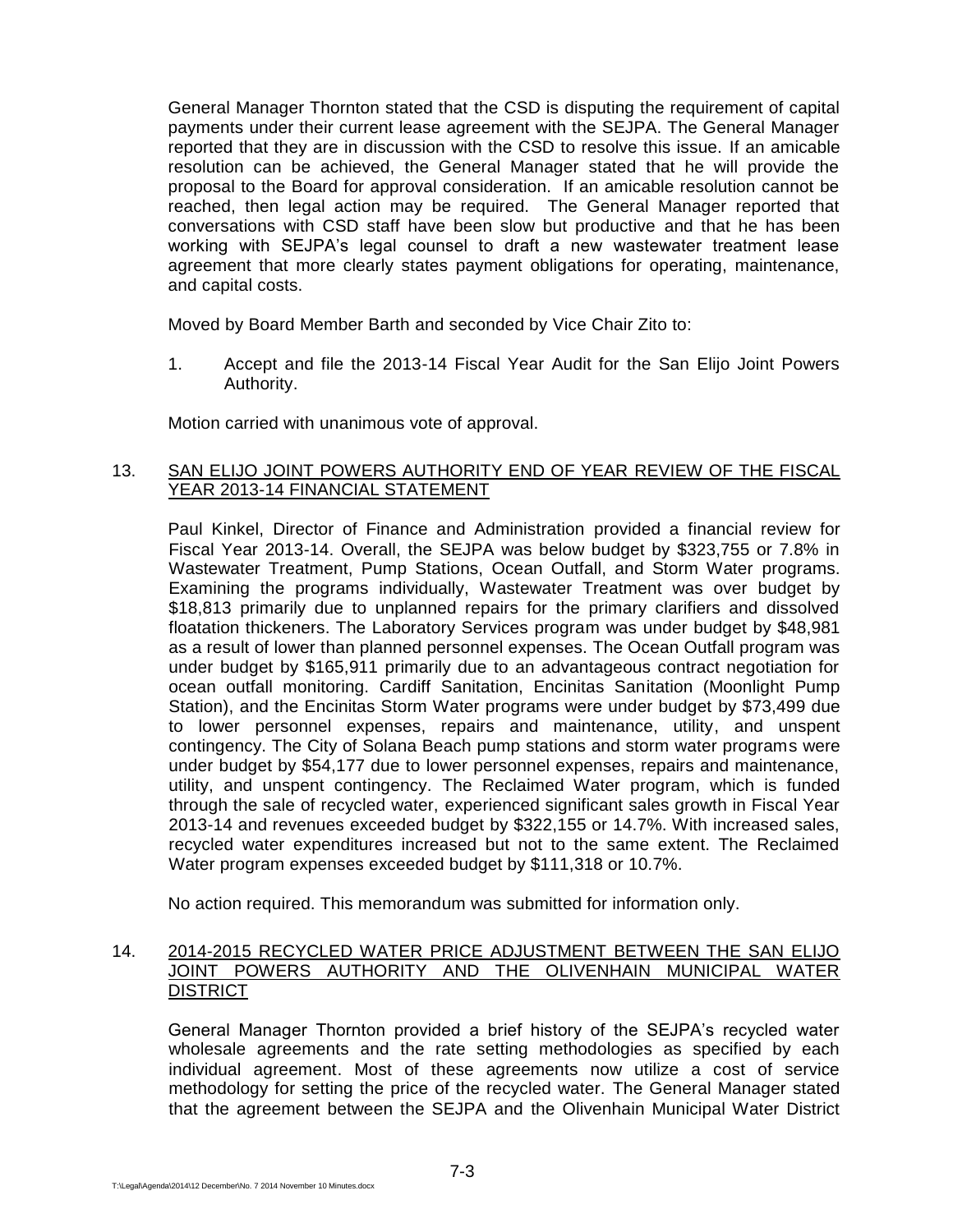(OMWD) is now open for an annual price increase as prescribed through a cost of service model. The SEJPA retained Raftelis Financial Consultants (RFC) to prepare a cost of service analysis. Based on this analysis, a rate increase was recommended. SEJPA staff has presented the RFC analysis and proposed rate increase to OMWD. The proposed increase is consistent with current pricing provided to Santa Fe Irrigation District and the San Dieguito Water District, and moves the SEJPA towards its goal of uniform pricing to the multiple water purveyors that purchase SEJPA recycled water.

Moved by Member Barth and seconded by Vice Chair Zito to:

1. Approve recycled water rate increase to the Olivenhain Municipal Water District beginning December 1, 2014 to an amount of \$1,310 per acre-foot and beginning July 1, 2015 to an amount of \$1,356 per acre-foot.

Motion carried with unanimous vote of approval.

## 15. ACCEPTANCE OF COMPLETION – SOLANA BEACH STORM WATER DIVERSION **STRUCTURE**

Chris Trees, Director of Operations, reported that construction of the Storm Water Diverter project in Solana Beach has been completed. The Solana Beach storm water diversion Structure is located at Seascape Sur on South Sierra Avenue in Solana Beach where there is a documented history of high coliform bacteria in the storm drain system. This project is part of the North San Diego County Cooperative Demineralization Project and was funded by Proposition 84 grant funding.

Moved by Vice Chair Zito and seconded by Member Campbell to:

1. Authorize the General Manager to accept the Solana Beach Storm Water Diversion Structure Project and sign and record a Notice of Completion.

Motion carried with unanimous vote of approval.

## 16. GENERAL MANAGER'S REPORT

General Manager Thornton updated the Board of Directors on the two Air Pollution Control District (APCD) violations that were incurred by the SEJPA in July 2014. The APCD found Odor Scrubber No. 1 exceeded its one day threshold for hydrogen sulfide. Although this violation is considered a minor infraction, the SEJPA works diligently to have zero violations and efforts are underway to improve the reliability of this scrubber. The scrubber is more than 20 years old and is no longer supported by the original manufacturer. Therefore, Staff is working with Carollo Engineers to assess design and operational improvements. The second violation noted by APCD was the absence of an operating permit for the on-site heating boilers that utilize biogas as a fuel source. These boilers were installed in the early 1990's and should have been permitted then. To resolve both infractions, a penalty settlement of \$1,100 was negotiated and the SEJPA has obtained an operating permit from the APCD for the heating boilers.

The General Manager also highlighted some of the recent findings of the SEJPA's facility plan update. As part of the plan update, the land portion of the Ocean Outfall was evaluated for estimated operating life. Based on the construction material and